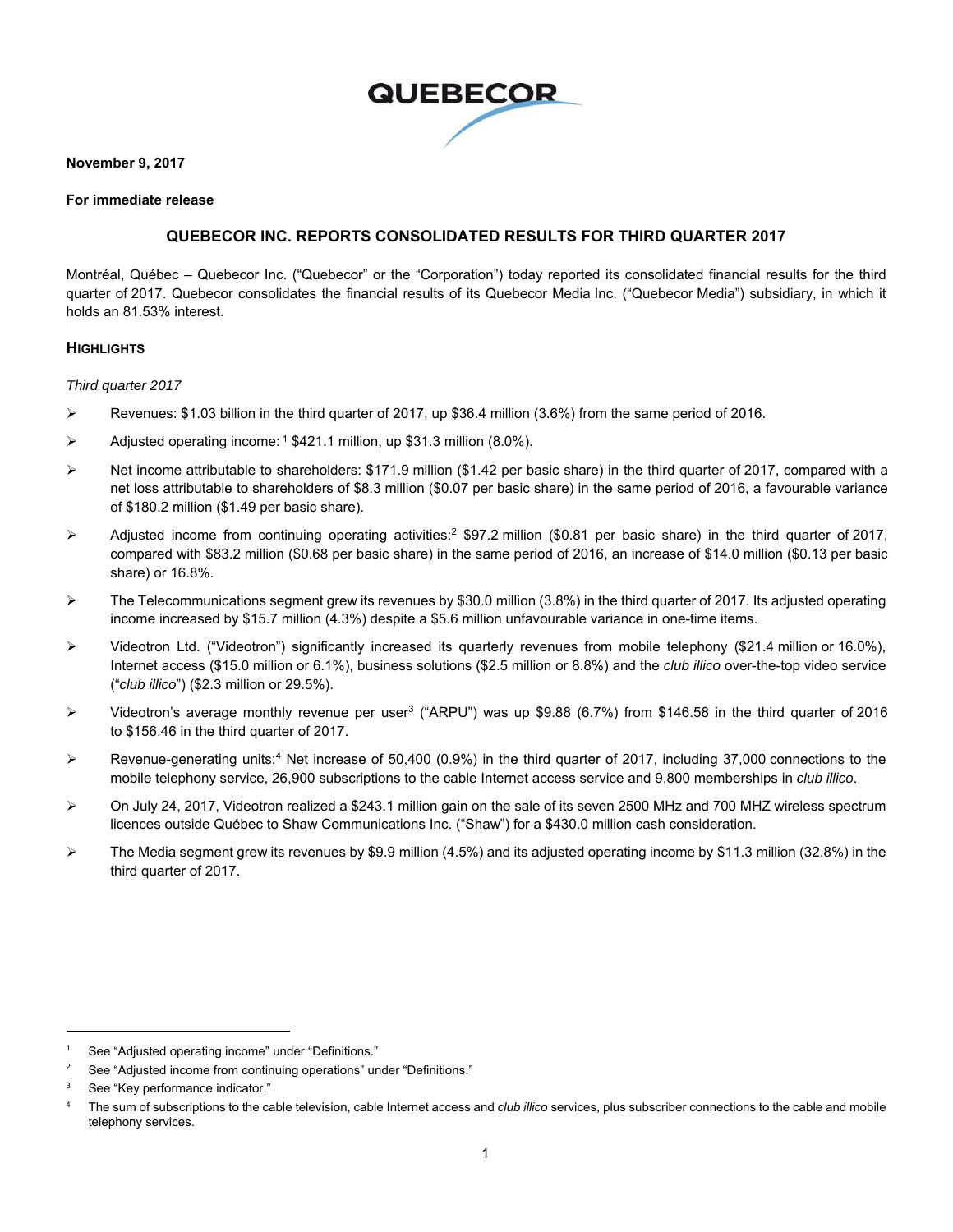- $\triangleright$  Senior management changes were made at the Corporation's segments.
	- o Julie Tremblay retired as President and Chief Executive Officer of TVA Group Inc. ("TVA Group") and President and Chief Executive Officer of Quebecor's Media Group.
	- o France Lauzière was appointed President and Chief Executive Officer of TVA Group. She also retains her responsibilities as Chief Content Officer of Quebecor Content.
	- o Music, newspaper, book publishing, out of home and printing operations now report to Pierre Karl Péladeau.
	- o Martin Tremblay was appointed Chief Operating Officer of Sports and Entertainment Group.

"The Telecommunications segment's excellent performance in the third quarter of 2017 and the significant improvement in the Media segment's operating profits were major contributors again to the solid increase in Quebecor's adjusted operating income and adjusted income from continuing operating activities," commented Pierre Karl Péladeau, President and Chief Executive Officer of Quebecor. "Once again, Videotron's numbers were propelled upwards by its high-growth products and services, including mobile telephony and Internet access. The substantial increase in revenues and operating profits in the Media segment was due to the positive impact of our programming strategy on advertising and subscription revenues in the broadcasting business, as well as the notable success of MELS Studios' operations in the third quarter of 2017. The disposal of wireless spectrum licences in the second and third quarters of 2017 generated inflows of \$614.2 million and total gains on disposal of \$330.9 million. The Corporation now has access to more than \$2.0 billion in available liquidity, increasing its financial manoeuvring room to invest in projects for the future."

"During the 12-month period ended September 30, 2017, Videotron added 143,100 revenue-generating units<sup>1</sup> (2.5%), including 122,600 subscriber connections to the mobile telephony service (14.1%)," noted Manon Brouillette, President and Chief Executive Officer of Videotron. "Our mobile telephony service just passed the million-connection mark. In the space of 7 years, Videotron has carved out a place for itself in the telecom industry's big leagues. It's an indication of the consumer receptiveness to our offering and the need for more competition in the mobile telephony market. Videotron also added 26,900 customers (1.7%) to its cable Internet access service in the third quarter of 2017, the largest quarterly increase for the service in five years. Our marketing strategy for the Fibre Hybrid 120 Internet service is still enormously successful and we remain the only telecommunications provider to offer service of that speed and power across such a large portion of Québec's territory."

In August 2017, Videotron reached an agreement with Comcast Corporation to develop an innovative IPTV solution for the benefit of Videotron customers, based on Comcast Corporation's XFINITY X1 platform. "Our customers will enjoy a state-of-the-art television experience," said Manon Brouillette. "They will be able to navigate a diverse selection of on-demand television shows, movies and concerts, as well as Web videos, apps and other content, more simply, quickly and intuitively. Videotron had already earned the title of Québec's most respected telecommunications company for the past 12 years. On October 12, 2017, it picked up two more honours when the Ipsos-*Infopresse* 2017 rankings were released: most forward-thinking and most engaging Québec brand. And, according to figures released in October 2017 by the CEFRIO research and innovation centre, 19.0% of Québec households with Internet access are subscribed to *club illico*, a 4-percentage-point increase from the previous year. *club illico* remains the largest Canadian subscription video-on-demand service in Québec. All these initiatives, distinctions and achievements are more evidence that Videotron is a forward-looking company that is more in tune than ever with its customers' needs and expectations."

"In the Media segment, the broadcasting business and film and audiovisual services were responsible for a 32.8% increase in adjusted operating income," observed France Lauzière, President and Chief Executive Officer of TVA Group. "The positive results for the broadcasting business were mainly driven by increased advertising revenues at TVA Network, which were up year-over-year for the fourth consecutive quarter, and higher subscription revenues at TVA Sports. TVA Network and the specialty channels also posted a significant increase in their total market share in the third quarter of 2017, led by the LCN all-news channel. In film production and audiovisual services, the increase in the number of film productions helped boost revenues and adjusted operating income in the third quarter of 2017. In magazine publishing, cost reductions yielded by restructuring mitigated the negative impact of the decline in revenues."

"Thanks to its investments in lines of business with high growth and profitability potential, combined with initiatives to increase operational efficiencies and financial flexibility, the Corporation remains in an excellent position to create shareholder value," added Pierre Karl Péladeau.

 $\overline{a}$ 

<sup>1</sup> The sum of subscriptions to the cable television, cable Internet access and *club illico* services, plus subscriber connections to the cable and mobile telephony services.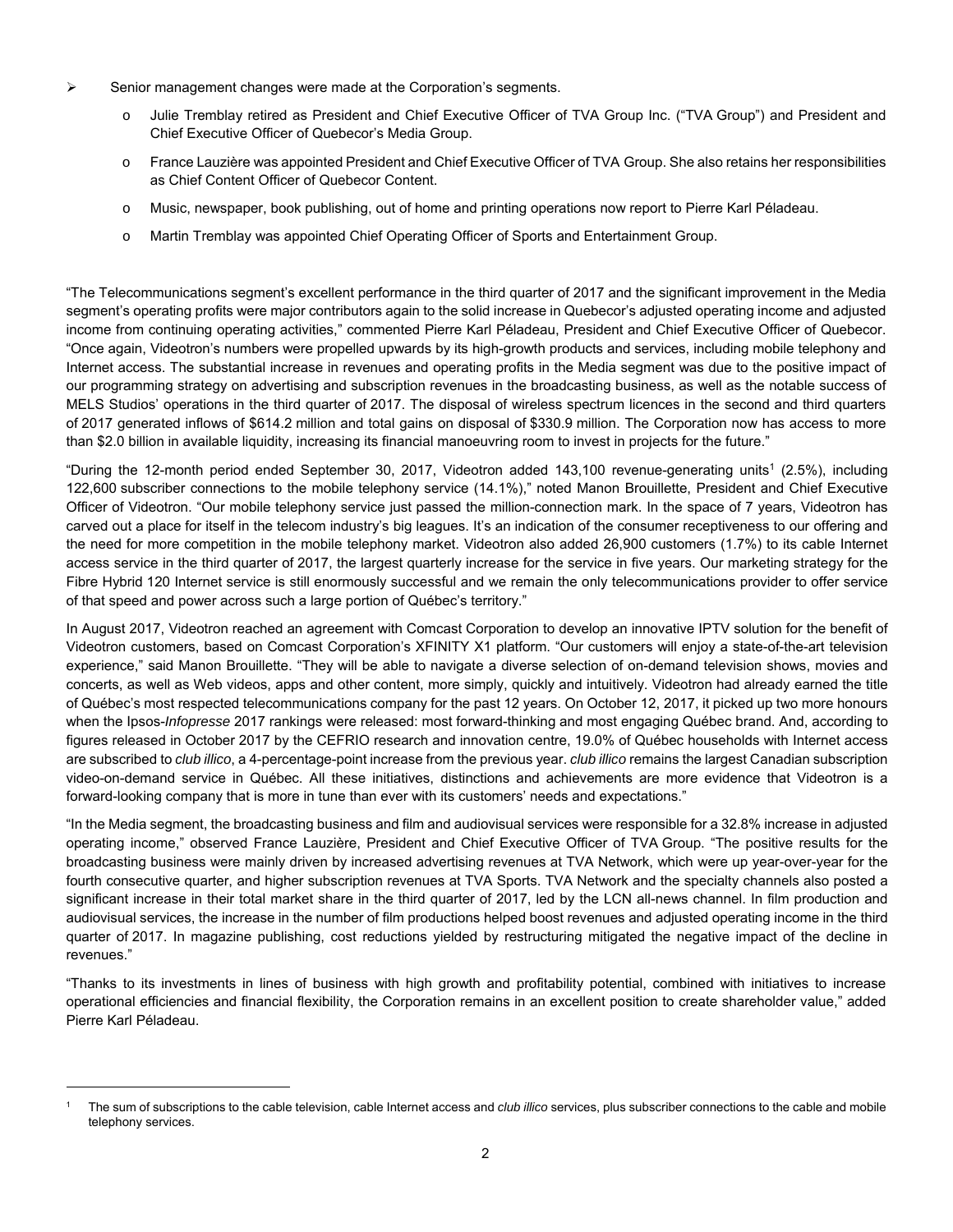"In conclusion, I am very pleased that France Lauzière has agreed to take up the challenge of serving as President and Chief Executive Officer of TVA Group. In recent years, France and her content team have been instrumental in the success of TVA Network and the specialty channels in a difficult environment where news and entertainment sources are proliferating. I also welcome the appointment of Martin Tremblay as Chief Operating Officer of Sports and Entertainment Group. Among other things, Martin did a masterful job of representing Quebecor during the design and construction of what would become the Videotron Centre. In his new role, he will make an even greater contribution to the segment's development and expansion. Finally, I thank Julie Tremblay from the bottom of my heart for her immense contribution over the past 25 years, for her dedication and her ability to motivate her teams for the benefit of the Corporation," Pierre Karl Péladeau concluded.

# **Table 1 Quebecor third quarter financial highlights, 2013 to 2017**

(in millions of Canadian dollars, except per share data)

|                                         | 2017          | 2016        | 2015        | 2014        | 2013        |
|-----------------------------------------|---------------|-------------|-------------|-------------|-------------|
|                                         |               |             |             |             |             |
| Revenues                                | \$<br>1,034.7 | \$<br>998.3 | \$<br>974.5 | \$<br>890.9 | \$<br>886.4 |
| Adjusted operating income               | 421.1         | 389.8       | 391.4       | 361.8       | 364.2       |
| Income (loss) from continuing operating |               |             |             |             |             |
| activities attributable to shareholders | 167.1         | (8.3)       | 87.0        | 9.8         | 12.9        |
| Net income (loss) attributable to       |               |             |             |             |             |
| shareholders                            | 171.9         | (8.3)       | 85.1        | 45.1        | (188.8)     |
| Adjusted income from continuing         |               |             |             |             |             |
| operating activities                    | 97.2          | 83.2        | 74.0        | 58.1        | 58.8        |
| Per basic share:                        |               |             |             |             |             |
| Income (loss) from continuing operating |               |             |             |             |             |
| activities attributable to shareholders | 1.38          | (0.07)      | 0.71        | 0.08        | 0.10        |
| Net income (loss) attributable to       |               |             |             |             |             |
| shareholders                            | 1.42          | (0.07)      | 0.69        | 0.37        | (1.53)      |
| Adjusted income from continuing         |               |             |             |             |             |
| operating activities                    | 0.81          | 0.68        | 0.60        | 0.47        | 0.47        |

### **2017/2016 third quarter comparison**

**Revenues:** \$1.03 billion, a \$36.4 million (3.6%) increase.

 Revenues increased in Telecommunications (\$30.0 million or 3.8% of segment revenues), Media (\$9.9 million or 4.5%), and Sports and Entertainment (\$3.7 million or 47.4%).

**Adjusted operating income:** \$421.1 million, a \$31.3 million (8.0%) increase.

- Adjusted operating income increased in Telecommunications (\$15.7 million or 4.3% of segment adjusted operating income), despite a \$5.6 million unfavourable variance in one-time items, and in Media (\$11.3 million or 32.8%). There was a favourable variance at Head Office (\$4.8 million) due in part to a favourable variance in the stock-based compensation charge.
- The adjusted operating loss increased in the Sports and Entertainment segment (\$0.5 million or 38.5%).
- The change in the fair value of Quebecor Media stock options resulted in a \$0.9 million favourable variance in the stock-based compensation charge in the third quarter of 2017 compared with the same period of 2016. The change in the fair value of Quebecor stock options and in the value of Quebecor stock-price-based share units resulted in a \$4.3 million favourable variance in the Corporation's stock-based compensation charge in the third quarter of 2017.

**Net income attributable to shareholders:** \$171.9 million (\$1.42 per basic share) in the third quarter of 2017, compared with a net loss attributable to shareholders of \$8.3 million (\$0.07 per basic share) in the same period of 2016, a favourable variance of \$180.2 million (\$1.49 per basic share).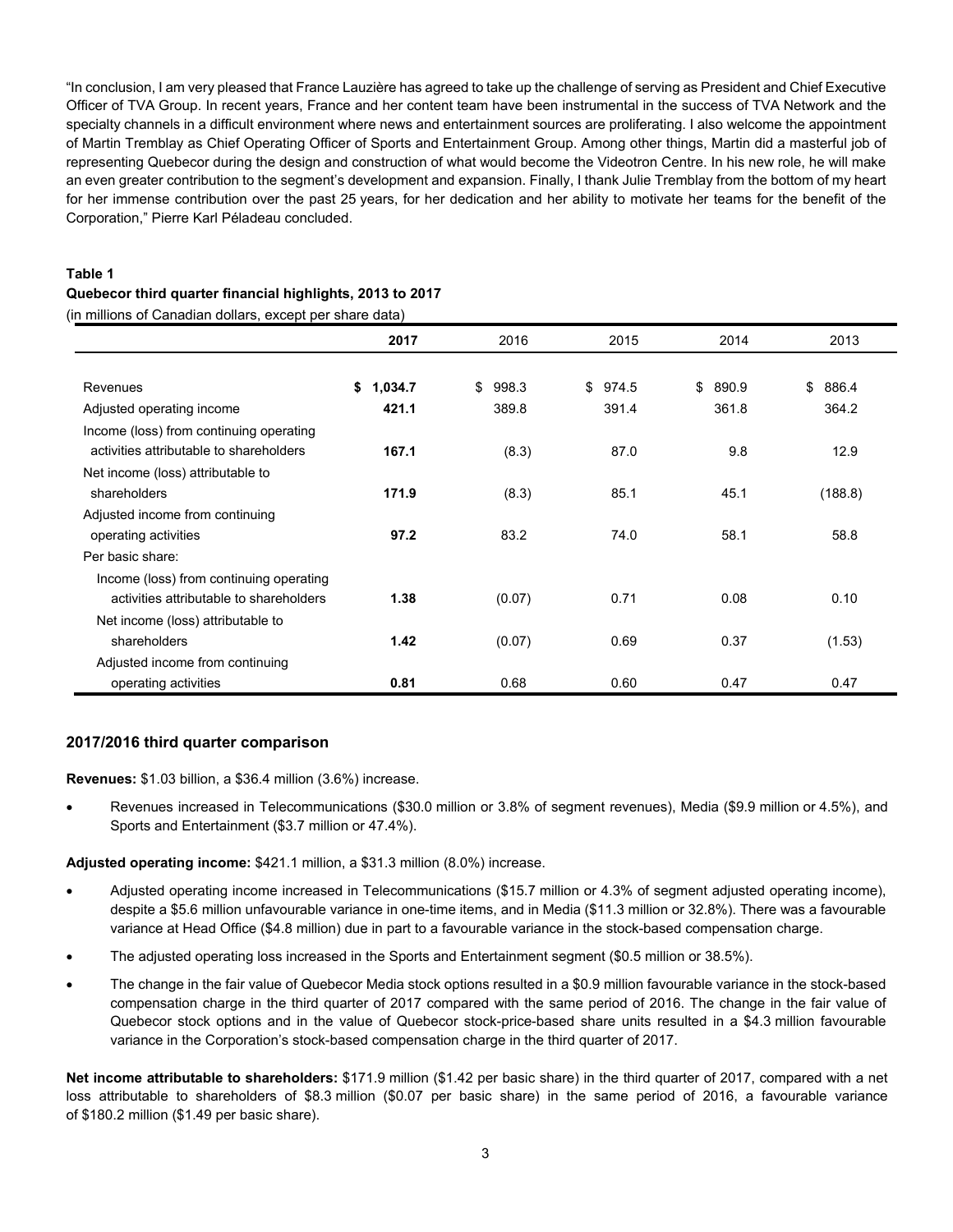- The favourable variance was due primarily to:
	- o \$243.1 million gain on the sale of spectrum licences recognized in the third quarter of 2017, including \$121.6 million without any tax consequences;
	- o \$31.3 million increase in adjusted operating income;
	- o \$7.2 million decrease in financial expenses;
	- o \$5.9 million favourable variance in income from discontinued operations.

### Partially offset by:

- o \$48.1 million unfavourable variance in non-controlling interest;
- o \$26.3 million increase in the income tax expense;
- o \$12.9 million increase in the depreciation and amortization charge;
- o \$11.9 million unfavourable variance in the loss on valuation and translation of financial instruments, including \$11.7 million without any tax consequences;
- o \$5.5 million unfavourable variance in the charge for restructuring of operations, litigation and other items.

In the third quarters of 2017 and 2016, Quebecor Media performed impairment tests on its Magazines cash-generating unit ("CGU") in view of the downtrend in the industry's advertising revenues. Quebecor Media concluded that the recoverable amount of its Magazines CGU was less than its carrying amount. Accordingly, a \$30.0 million non-cash goodwill impairment charge, including \$1.5 million without any tax consequences, was recorded in the third quarter of 2017 (\$40.1 million without any tax consequences in the third quarter of 2016). As well, a charge for impairment of intangible assets totalling \$12.4 million, including \$3.1 million without any tax consequences, was recognized in the segment in the third quarter of 2017 (nil in the third quarter of 2016).

**Adjusted income from continuing operating activities:** \$97.2 million (\$0.81 per basic share) in the third quarter of 2017, compared with \$83.2 million (\$0.68 per basic share) in the same period of 2016, an increase of \$14.0 million (\$0.13 per basic share).

### **2017/2016 year-to-date comparison**

#### **Revenues:** \$3.06 billion, a \$97.0 million (3.3%) increase.

 Revenues increased in Telecommunications (\$97.1 million or 4.1% of segment revenues), Sports and Entertainment (\$2.1 million or 8.5%) and Media (\$1.4 million or 0.2%).

**Adjusted operating income:** \$1.18 billion, a \$76.7 million (6.9%) increase.

- Adjusted operating income increased in Telecommunications (\$60.4 million or 5.6% of segment adjusted operating income) and in Media (\$19.5 million or 50.4%).
- There was an unfavourable variance in Sports and Entertainment (\$1.2 million or -19.4%).
- The change in the fair value of Quebecor Media stock options resulted in a \$1.4 million unfavourable variance in the stock-based compensation charge in the first nine months of 2017 compared with the same period of 2016. The change in the fair value of Quebecor stock options and the value of Quebecor stock-price-based share units resulted in a \$3.9 million favourable variance in the Corporation's stock-based compensation charge in the first nine months of 2017.

**Net income attributable to shareholders:** \$304.1 million (\$2.51 per basic share) in the first nine months of 2017, compared with \$71.4 million (\$0.58 per basic share) in the same period of 2016, an increase of \$232.7 million (\$1.93 per basic share).

- The favourable variance was due primarily to:
	- o \$330.9 million gain on the sale of spectrum licences recognized in the first nine months of 2017, including \$165.5 million without any tax consequences;
	- o \$76.7 million increase in adjusted operating income;
	- o \$14.3 million favourable variance in income from discontinued operations;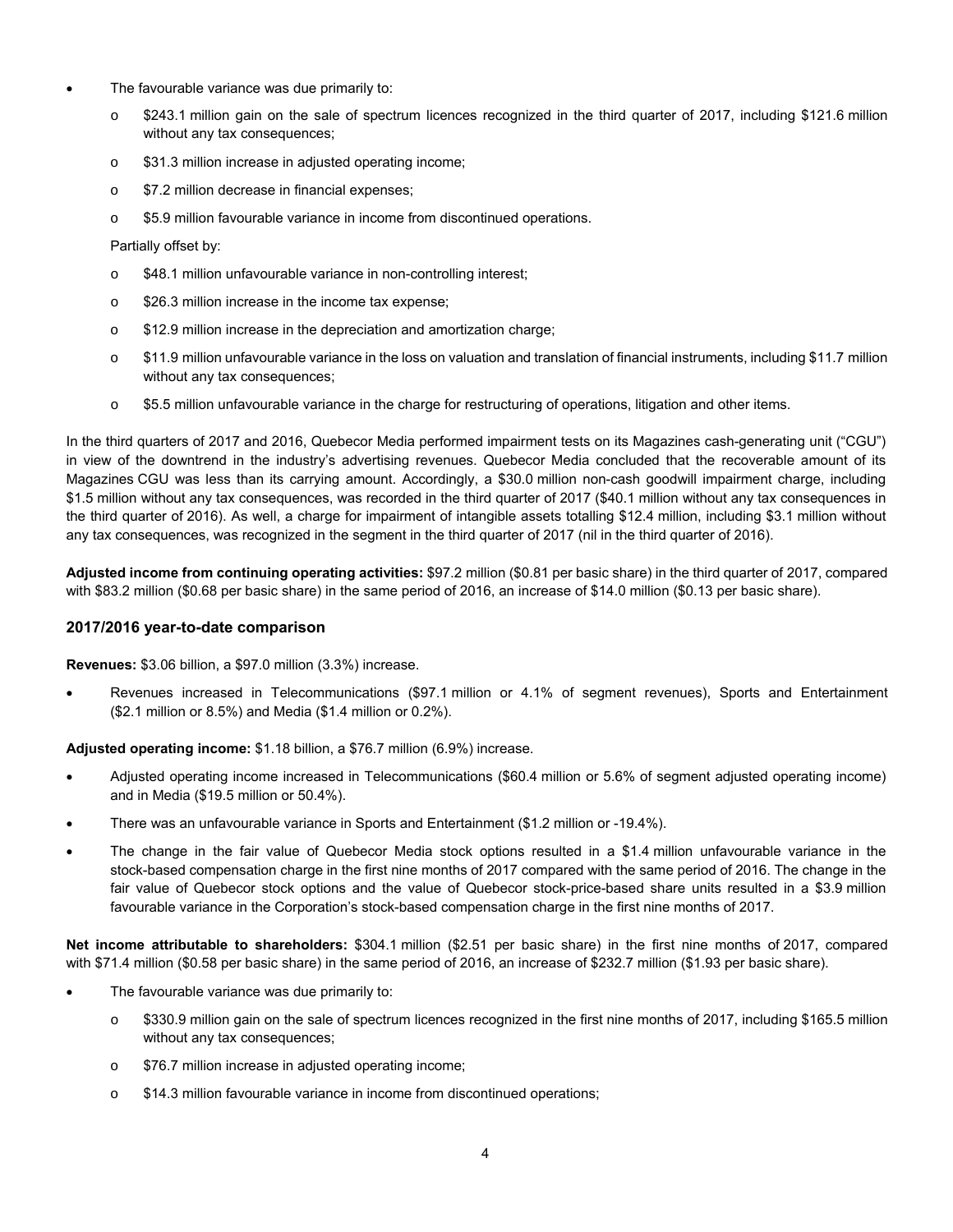- o \$12.1 million decrease in financial expenses;
- o \$7.4 million favourable variance in the charge for restructuring of operations, litigation and other items.

Partially offset by:

- o \$78.6 million unfavourable variance in non-controlling interest;
- $\circ$  \$73.6 million unfavourable variance in the loss on valuation and translation of financial instruments, including \$72.4 million without any tax consequences;
- o \$32.6 million increase in the depreciation and amortization charge;
- o \$15.6 million unfavourable variance in the loss on debt refinancing;
- o \$5.4 million increase in the income tax expense.

**Adjusted income from continuing operating activities:** \$251.3 million (\$2.08 per basic share) in the first nine months of 2017, compared with \$220.8 million (\$1.80 per basic share) in the same period of 2016, an increase of \$30.5 million (\$0.28 per basic share).

### **Financial transactions**

On November 8, 2017, the Board of Directors of the Corporation approved, subject to approval of regulatory filings with the Toronto Stock Exchange ("TSX"), a two-for-one split of the Corporation's outstanding Class A Multiple Voting Shares ("Class A Shares") and Class B Subordinate Voting Shares ("Class B Shares"). Accordingly, holders of the Corporation's shares will receive an additional share for each share owned on the record date of November 15, 2017. Trading in the shares on a split basis will commence at the opening of business on November 17, 2017. From Tuesday, November 14, 2017 through Thursday, November 16, 2017, the "due bill" trading procedures of the TSX will apply to the Corporation's shares.

On October 12, 2017, the Corporation increased its secured revolving credit facility from \$150.0 million to \$300.0 million.

On September 29, 2017, the Corporation paid down its existing \$30.1 million mortgage loan. On the same day, the Corporation contracted a new \$50.0 million mortgage loan at a fixed interest rate of 3.757% maturing in October 2022.

On July 14, 2017, Quebecor received a notice regarding the conversion of convertible debentures in the principal amount of \$50.0 million for 2,077,922 Class B Shares of Quebecor. The Corporation exercised its cash payment option and paid \$95.2 million on September 6, 2017.

On July 6, 2017, Quebecor Media repurchased for cancellation 541,899 of its Common Shares held by CDP Capital d'Amérique Investissement inc. ("CDP Capital") for an aggregate purchase price of \$37.7 million, payable in cash. On the same date, Quebecor Media also paid off a security held by CDP Capital for \$6.2 million. Upon completion of these transactions, the Corporation's interest in Quebecor Media increased from 81.07% to 81.53%, while CDP Capital's interest decreased from 18.93% to 18.47%.

During the third quarter of 2017, 50,000 Class B Shares were issued upon exercise of stock options for a cash consideration of \$1.1 million. Following this transaction, the contributed surplus was increased by \$1.2 million and the stock-based compensation liability was reduced by the same amount.

### **Board of Directors**

On September 28, 2017, Andrea C. Martin was named a Director of Quebecor and Quebecor Media, and a member of the Human Resources and Corporate Governance committee of the two corporations.

### **Dividend**

On November 8, 2017, the Board of Directors of Quebecor declared a quarterly dividend of \$0.055 per share on Class A Shares and Class B Shares (or \$0.0275 per share after the two-for-one stock split of Class A Shares and Class B Shares, effective November 15, 2017), payable on December 19, 2017 to shareholders of record at the close of business on November 24, 2017. This dividend is designated an eligible dividend, as provided under subsection 89(14) of the Canadian *Income Tax Act* and its provincial counterpart.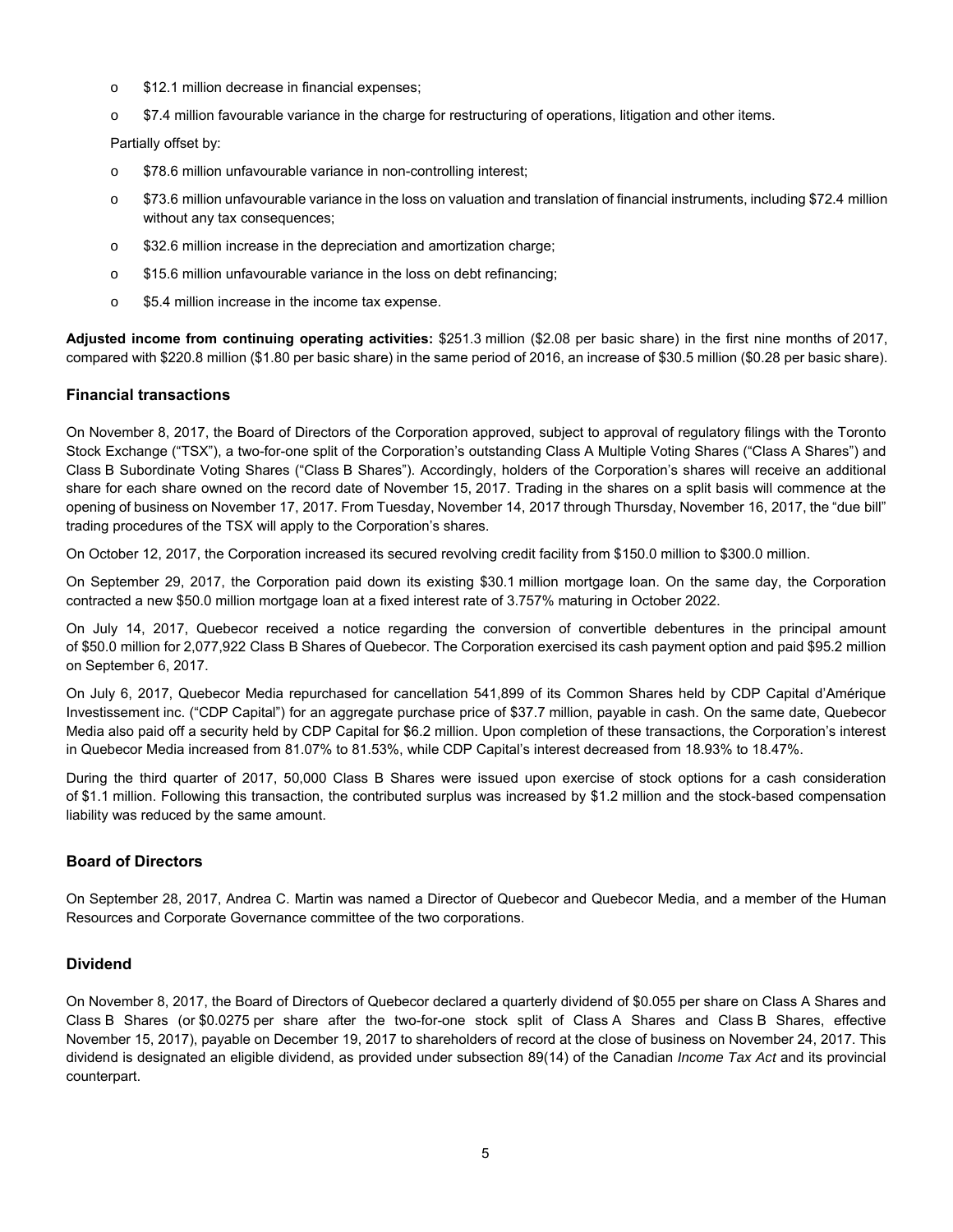### **Normal course issuer bid**

On August 9, 2017, the Board of Directors of Quebecor authorized the renewal of its normal course issuer bid for a maximum of 500,000 Class A Shares, representing approximately 1.3% of issued and outstanding Class A Shares, and for a maximum of 2,000,000 Class B Shares, representing approximately 2.4% of issued and outstanding Class B Shares as of August 1, 2017. The purchases can be made from August 15, 2017 to August 14, 2018 at prevailing market prices on the open market through the facilities of the TSX or other alternative trading systems. All shares purchased under the bid will be cancelled.

In the first nine months of 2017, the Corporation purchased and cancelled 1,541,500 Class B Shares for a total cash consideration of \$66.9 million (233,200 Class B Shares for a total cash consideration of \$8.6 million in the first nine months of 2016). The \$61.1 million excess of the purchase price over the carrying value of the repurchased Class B Shares was recorded as a reduction in retained earnings (\$7.8 million in the first nine months of 2016).

On November 9, 2017, the Corporation announced that, on or around November 10, 2017, it will enter into an automatic securities purchase plan ("the plan") with a designated broker under its normal course issuer bid, whereby shares may be repurchased under the plan at times when such purchases would otherwise be prohibited pursuant to regulatory restrictions or self-imposed blackout periods.

Under the plan, before entering a self-imposed blackout period, the Corporation may, but is not required to, ask the designated broker to make purchases under the normal course issuer bid. Such purchases shall be made at the discretion of the designated broker, within parameters established by the Corporation prior to the blackout periods. Outside the blackout periods, purchases will be made at the discretion of the Corporation's management.

The plan received prior approval from the TSX. It will come into effect on November 13, 2017 and terminate on the same date as the normal course issuer bid.

### **Detailed financial information**

For a detailed analysis of Quebecor's third quarter 2017 results, please refer to the Management Discussion and Analysis and consolidated financial statements of Quebecor, available on the Corporation's website at <www.quebecor.com/en/quarterly\_doc\_quebecor\_inc> or from the SEDAR filing service at <www.sedar.com>.

### **Conference call for investors and webcast**

Quebecor will hold a conference call to discuss its third quarter 2017 results on November 9, 2017, at 10:00 a.m. EST. There will be a question period reserved for financial analysts. To access the conference call, please dial 1 877 293-8052, access code for participants 48006#. A tape recording of the call will be available from November 9, 2017 to February 9, 2018 by dialling 1 877 293-8133, conference number 1224032, access code for participants 48006#. The conference call will also be broadcast live on Quebecor's website at <www.quebecor.com/en/content/conference call>. It is advisable to ensure the appropriate software is installed before accessing the call. Instructions and links to free player downloads are available at the Internet address shown above.

### **Cautionary statement regarding forward-looking statements**

The statements in this press release that are not historical facts are forward-looking statements and are subject to significant known and unknown risks, uncertainties and assumptions that could cause the Corporation's actual results for future periods to differ materially from those set forth in the forward-looking statements. Forward-looking statements may be identified by the use of the conditional or by forward-looking terminology such as the terms "plans," "expects," "may," "anticipates," "intends," "estimates," "projects," "seeks," "believes," or similar terms, variations of such terms or the negative of such terms. Certain factors that may cause actual results to differ from current expectations include seasonality (including seasonal fluctuations in customer orders), operating risk (including fluctuations in demand for Quebecor's products and pricing actions by competitors), new competition and Quebecor's ability to retain its current customers and attract new ones, risks related to fragmentation of the advertising market, insurance risk, risks associated with capital investments (including risks related to technological development and equipment availability and breakdown), environmental risks, risks associated with cybersecurity and the protection of personal information, risks associated with labour agreements, credit risk, financial risks, debt risks, risks related to interest rate fluctuations, foreign exchange risks, risks associated with government acts and regulations, risks related to changes in tax legislation, and changes in the general political and economic environment. Investors and others are cautioned that the foregoing list of factors that may affect future results is not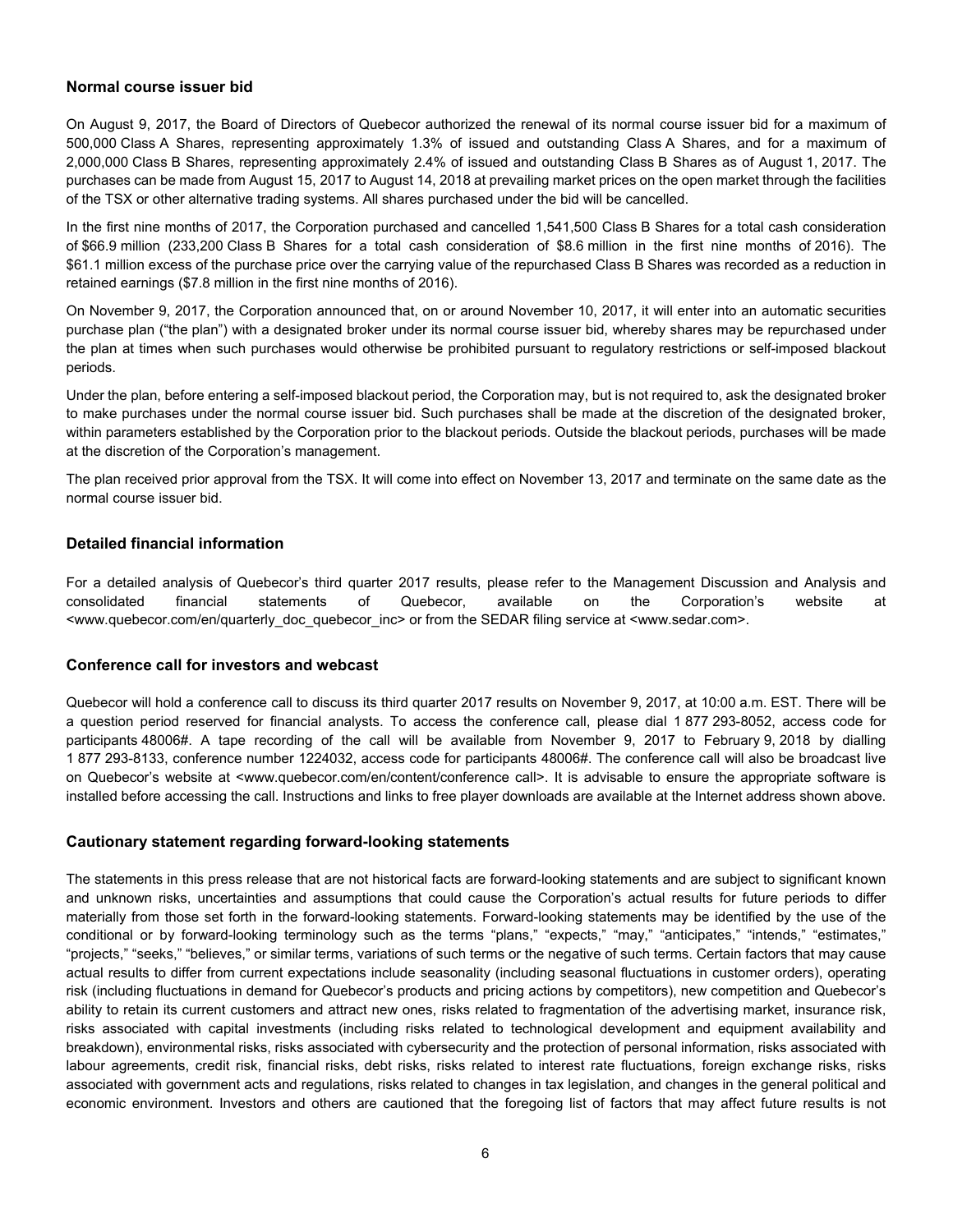exhaustive and that undue reliance should not be placed on any forward-looking statements. For more information on the risks, uncertainties and assumptions that could cause Quebecor's actual results to differ from current expectations, please refer to Quebecor's public filings, available at <www.sedar.com> and <www.quebecor.com>, including, in particular, the "Risks and Uncertainties" section of Quebecor's Management Discussion and Analysis for the year ended December 31, 2016.

The forward-looking statements in this press release reflect Quebecor's expectations as of November 9, 2017 and are subject to change after that date. Quebecor expressly disclaims any obligation or intention to update or revise any forward-looking statements, whether as a result of new information, future events or otherwise, except as required by applicable securities laws.

### **About Quebecor**

Quebecor, a Canadian leader in telecommunications, entertainment, news media and culture, is one of the best-performing integrated communications companies in the industry. Driven by their determination to deliver the best possible customer experience, all of Quebecor's subsidiaries and brands are differentiated by their high-quality, multiplatform, convergent products and services.

Quebecor (TSX: QBR.A, QBR.B) is headquartered in Québec. It holds an 81.53% interest in Quebecor Media, which employs more than 10,000 people in Canada.

A family business founded in 1950, Quebecor is strongly committed to the community. Every year, it actively supports people working with more than 400 organizations in the vital fields of culture, health, education, the environment, and entrepreneurship.

Visit our website: <www.quebecor.com>

Follow us on Twitter: <www.twitter.com/Quebecor>

– 30 –

#### **Information:**

Jean-François Pruneau **Hugo Delaney** Hugo Delaney Quebecor Inc. and Quebecor Media Inc. Quebecor Media Inc. jean-francois.pruneau@quebecor.com hugo.delaney@quebecor.com 514 380-4144 514 380-1808

Senior Vice President and Chief Financial Officer Vice President, Public Affairs and Communications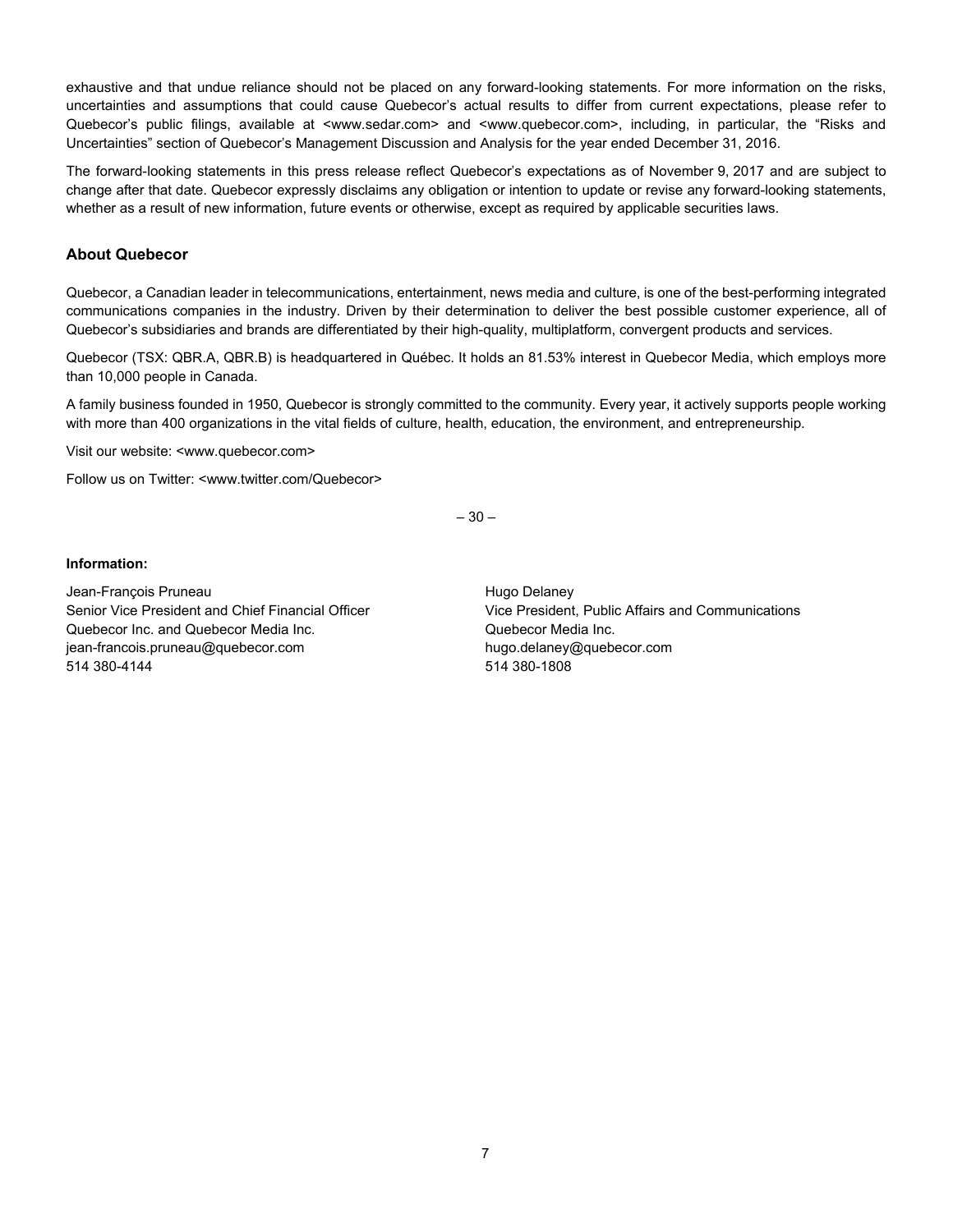### **DEFINITIONS**

### **Adjusted Operating Income**

In its analysis of operating results, the Corporation defines adjusted operating income, as reconciled to net income (loss) under International Financial Reporting Standards ("IFRS"), as net income (loss) before depreciation and amortization, financial expenses, loss on valuation and translation of financial instruments, restructuring of operations, litigation and other items, gain on sale of spectrum licences, impairment of goodwill and other assets, loss on debt refinancing, income taxes, and income from discontinued operations. Adjusted operating income as defined above is not a measure of results that is consistent with IFRS. It is not intended to be regarded as an alternative to other financial operating performance measures or to the statement of cash flows as a measure of liquidity. It should not be considered in isolation or as a substitute for measures of performance prepared in accordance with IFRS. The Corporation uses adjusted operating income in order to assess the performance of its investment in Quebecor Media. The Corporation's management and Board of Directors use this measure in evaluating its consolidated results as well as the results of the Corporation's operating segments. This measure eliminates the significant level of impairment and depreciation/amortization of tangible and intangible assets and is unaffected by the capital structure or investment activities of the Corporation and its business segments. Adjusted operating income is also relevant because it is a significant component of the Corporation's annual incentive compensation programs. A limitation of this measure, however, is that it does not reflect the periodic costs of tangible and intangible assets used in generating revenues in the Corporation's segments. The Corporation also uses other measures that do reflect such costs, such as cash flows from segment operations and free cash flows from continuing operating activities of the Quebecor Media subsidiary. The Corporation's definition of adjusted operating income may not be the same as similarly titled measures reported by other companies.

Table 2 below provides a reconciliation of adjusted operating income to net income (loss) as disclosed in Quebecor's condensed consolidated financial statements.

### **Table 2**

**Reconciliation of the adjusted operating income measure used in this press release to the net income (loss) measure used in the condensed consolidated financial statements** 

(in millions of Canadian dollars)

|                                                            |                |    | Three months ended<br>September 30 | Nine months ended<br>September 30 |         |       |         |  |  |
|------------------------------------------------------------|----------------|----|------------------------------------|-----------------------------------|---------|-------|---------|--|--|
|                                                            | 2017           |    | 2016                               |                                   | 2017    |       | 2016    |  |  |
| Adjusted operating income (loss).                          |                |    |                                    |                                   |         |       |         |  |  |
| Telecommunications                                         | \$<br>379.3    | \$ | 363.6                              | \$                                | 1,145.2 | \$    | 1,084.8 |  |  |
| Media                                                      | 45.8           |    | 34.5                               |                                   | 58.2    |       | 38.7    |  |  |
| Sports and Entertainment                                   | (1.8)<br>(1.3) |    |                                    |                                   |         | (7.4) |         |  |  |
| <b>Head Office</b>                                         | (2.2)          |    | (7.0)                              |                                   | (14.5)  |       | (12.5)  |  |  |
|                                                            | 421.1          |    | 389.8                              |                                   | 1,181.5 |       | 1,104.8 |  |  |
| Depreciation and amortization                              | (175.2)        |    | (162.3)                            |                                   | (518.3) |       | (485.7) |  |  |
| Financial expenses                                         | (75.5)         |    | (82.7)                             |                                   | (231.5) |       | (243.6) |  |  |
| Loss on valuation and translation of financial instruments | (80.2)         |    | (68.3)                             |                                   | (191.7) |       | (118.1) |  |  |
| Restructuring of operations, litigation and other items    | (6.7)          |    | (1.2)                              |                                   | (7.3)   |       | (14.7)  |  |  |
| Gain on sale of spectrum licences                          | 243.1          |    |                                    |                                   | 330.9   |       |         |  |  |
| Impairment of goodwill and other assets                    | (43.5)         |    | (40.9)                             |                                   | (43.8)  |       | (40.9)  |  |  |
| Loss on debt refinancing                                   | -              |    |                                    |                                   | (15.6)  |       |         |  |  |
| Income taxes                                               | (63.7)         |    | (37.4)                             |                                   | (101.8) |       | (96.4)  |  |  |
| Income from discontinued operations                        | 5.9            |    |                                    | 14.3                              |         |       |         |  |  |
| Net income (loss)                                          | \$<br>225.3    | \$ | (3.0)                              | 416.7                             | \$      | 105.4 |         |  |  |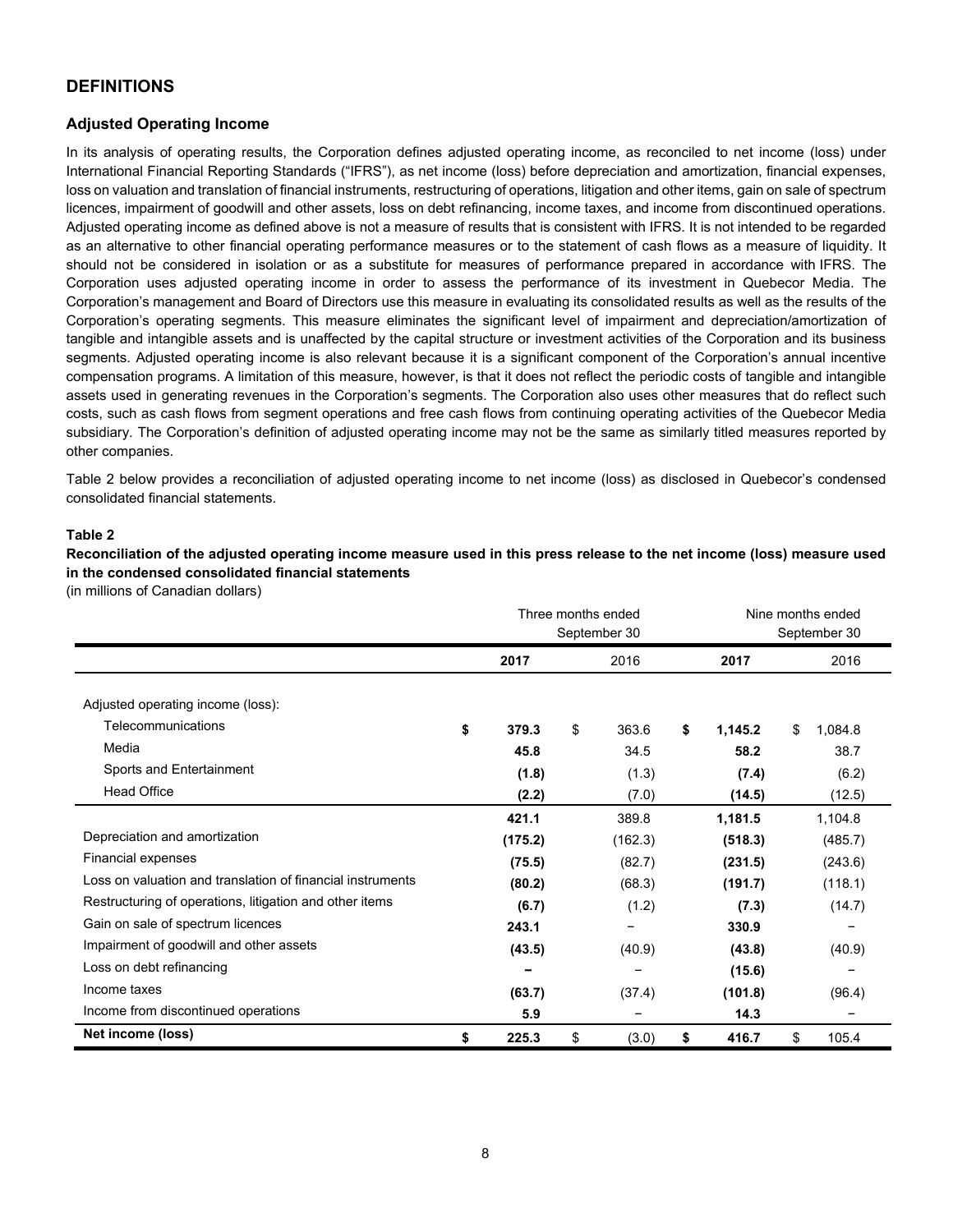### **Adjusted income from continuing operating activities**

The Corporation defines adjusted income from continuing operating activities, as reconciled to net income (loss) attributable to shareholders under IFRS, as net income (loss) attributable to shareholders before loss on valuation and translation of financial instruments, restructuring of operations, litigation and other items, gain on sale of spectrum licences, impairment of goodwill and other assets, loss on debt refinancing, net of income tax related to adjustments and of net income attributable to non-controlling interest related to adjustments, and before income from discontinued operations attributable to shareholders. Adjusted income from continuing operating activities, as defined above, is not a measure of results that is consistent with IFRS. It should not be considered in isolation or as a substitute for measures of performance prepared in accordance with IFRS. The Corporation uses adjusted income from continuing operating activities to analyze trends in the performance of its businesses. The above-listed items are excluded from the calculation of this measure because they impair the comparability of the financial results. Adjusted income from continuing operating activities is more representative for forecasting income. The Corporation's definition of adjusted income from continuing operating activities may not be identical to similarly titled measures reported by other companies.

Table 3 provides a reconciliation of adjusted income from continuing operating activities to net income (loss) attributable to shareholders used in Quebecor's condensed consolidated financial statements.

### **Table 3**

**Reconciliation of the adjusted income from continuing operating activities measure used in this press release to the net income (loss) attributable to shareholders measure used in the condensed consolidated financial statements**  (in millions of Canadian dollars)

|                                                                               |            | Three months ended<br>September 30 | Nine months ended<br>September 30 |         |    |         |  |
|-------------------------------------------------------------------------------|------------|------------------------------------|-----------------------------------|---------|----|---------|--|
|                                                                               | 2017       | 2016                               |                                   | 2017    |    | 2016    |  |
| Adjusted income from continuing operating activities                          | \$<br>97.2 | \$<br>83.2                         | \$                                | 251.3   | \$ | 220.8   |  |
| Loss on valuation and translation of financial instruments                    | (80.2)     | (68.3)                             |                                   | (191.7) |    | (118.1) |  |
| Restructuring of operations, litigation and other items                       | (6.7)      | (1.2)                              |                                   | (7.3)   |    | (14.7)  |  |
| Gain on sale of spectrum licences                                             | 243.1      | $\overline{\phantom{0}}$           |                                   | 330.9   |    |         |  |
| Impairment of goodwill and other items                                        | (43.5)     | (40.9)                             |                                   | (43.8)  |    | (40.9)  |  |
| Loss on debt refinancing                                                      | -          |                                    |                                   | (15.6)  |    |         |  |
| Income taxes related to adjustments <sup>1</sup>                              | (19.3)     | 0.5                                |                                   | 13.1    |    | 3.7     |  |
| Net income attributable to non-controlling interest related to<br>adjustments | (23.5)     | 18.4                               |                                   | (44.4)  |    | 20.6    |  |
| Discontinued operations                                                       | 4.8        |                                    |                                   | 11.6    |    |         |  |
| Net income (loss) attributable to shareholders                                | \$171.9    | \$<br>(8.3)                        | S                                 | 304.1   | \$ | 71.4    |  |

Includes impact of fluctuations in income tax applicable to adjusted items, either for statutory reasons or in connection with tax transactions.

### **KEY PERFORMANCE INDICATOR**

The Corporation uses ARPU, an industry metric, as a key performance indicator. This indicator is used to measure monthly revenues per average basic customer, from its cable television, Internet access, cable and mobile telephony services and *club illico*. ARPU is not a measurement that is consistent with IFRS and the Corporation's definition and calculation of ARPU may not be the same as identically titled measurements reported by other companies. The Corporation calculates ARPU by dividing the combined revenues from its cable television, Internet access, cable and mobile telephony services and *club illico* by the average number of basic customers during the applicable period, and then dividing the resulting amount by the number of months in the applicable period.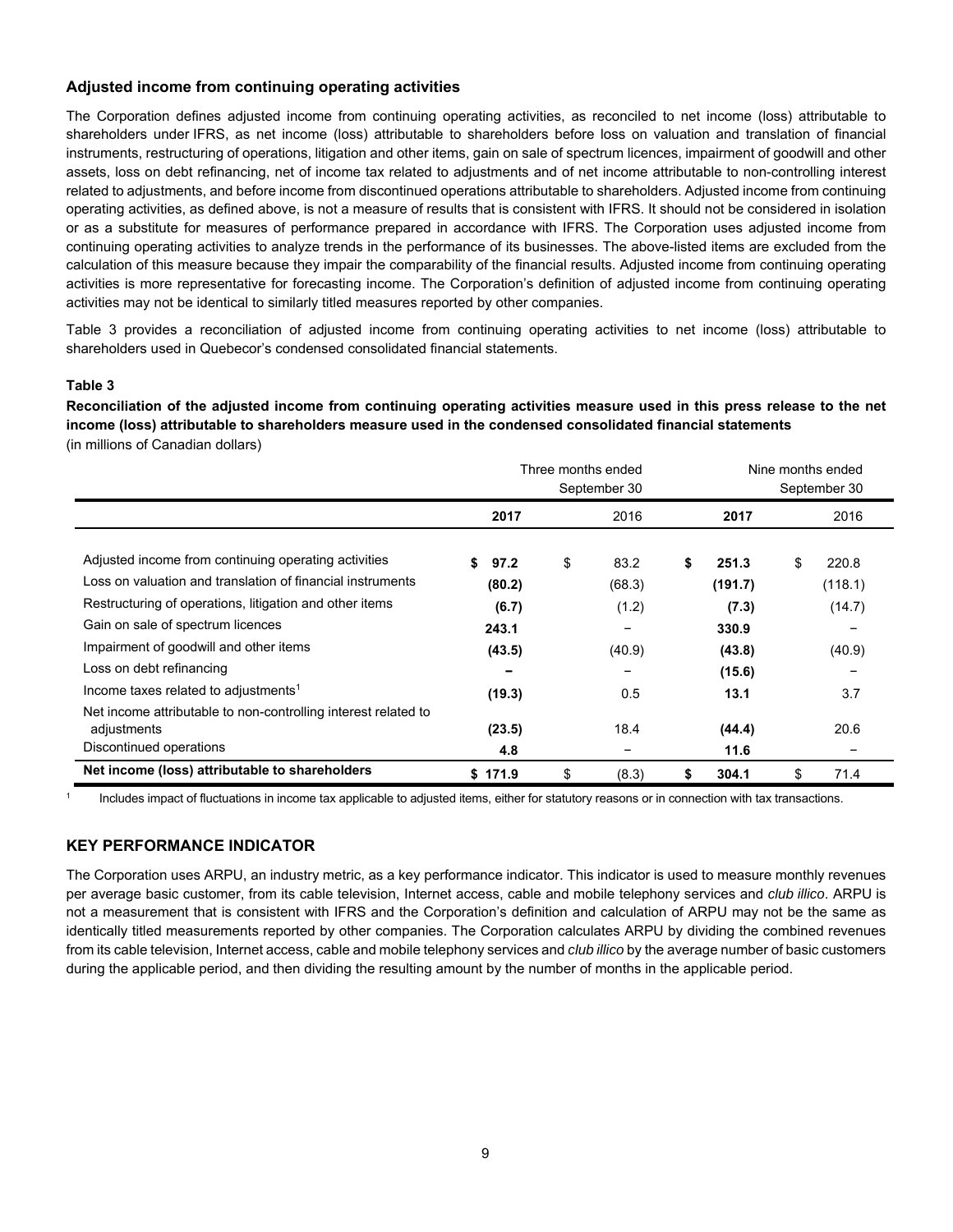## **QUEBECOR INC. CONSOLIDATED STATEMENTS OF INCOME**

(in millions of Canadian dollars, except for earnings per share data) (unaudited)

|                                                             | 2017          | 2016         | 2017          | 2016          |
|-------------------------------------------------------------|---------------|--------------|---------------|---------------|
|                                                             |               |              |               |               |
| <b>Revenues</b>                                             | \$<br>1,034.7 | \$<br>998.3  | \$<br>3.063.2 | \$<br>2.966.2 |
| Employee costs                                              | 170.7         | 169.8        | 539.8         | 536.2         |
| Purchase of goods and services                              | 442.9         | 438.7        | 1,341.9       | 1.325.2       |
| Depreciation and amortization                               | 175.2         | 162.3        | 518.3         | 485.7         |
| Financial expenses                                          | 75.5          | 82.7         | 231.5         | 243.6         |
| Loss on valuation and translation of financial instruments  | 80.2          | 68.3         | 191.7         | 118.1         |
| Restructuring of operations, litigation and other items     | 6.7           | 1.2          | 7.3           | 14.7          |
| Gain on sale of spectrum licences                           | (243.1)       |              | (330.9)       |               |
| Impairment of goodwill and other assets                     | 43.5          | 40.9         | 43.8          | 40.9          |
| Loss on debt refinancing                                    |               |              | 15.6          |               |
| Income before income taxes                                  | 283.1         | 34.4         | 504.2         | 201.8         |
| Income taxes (recovery):                                    |               |              |               |               |
| Current                                                     | 2.4           | 51.2         | 14.5          | 130.5         |
| Deferred                                                    | 61.3          | (13.8)       | 87.3          | (34.1)        |
|                                                             | 63.7          | 37.4         | 101.8         | 96.4          |
| Income (loss) from continuing operations                    | 219.4         | (3.0)        | 402.4         | 105.4         |
| Income from discontinued operations                         | 5.9           |              | 14.3          |               |
| Net income (loss)                                           | \$<br>225.3   | \$<br>(3.0)  | \$<br>416.7   | \$<br>105.4   |
| Income (loss) from continuing operations attributable to    |               |              |               |               |
| Shareholders                                                | \$<br>167.1   | \$<br>(8.3)  | \$<br>292.5   | \$<br>71.4    |
| Non-controlling interests                                   | 52.3          | 5.3          | 109.9         | 34.0          |
| Net income (loss) attributable to                           |               |              |               |               |
| Shareholders                                                | \$<br>171.9   | \$<br>(8.3)  | \$<br>304.1   | \$<br>71.4    |
| Non-controlling interests                                   | 53.4          | 5.3          | 112.6         | 34.0          |
| Earnings per share attributable to shareholders             |               |              |               |               |
| Basic and diluted:                                          |               |              |               |               |
| From continuing operations                                  | \$<br>1.38    | \$<br>(0.07) | \$<br>2.41    | \$<br>0.58    |
| From discontinued operations                                | 0.04          |              | 0.10          |               |
| Net income (loss)                                           | 1.42          | (0.07)       | 2.51          | 0.58          |
| Weighted average number of shares outstanding (in millions) | 120.7         | 122.3        | 121.2         | 122.4         |
| Weighted average number of diluted shares (in millions)     | 120.9         | 122.3        | 121.4         | 122.8         |

Three months ended Nine months ended

September 30

September 30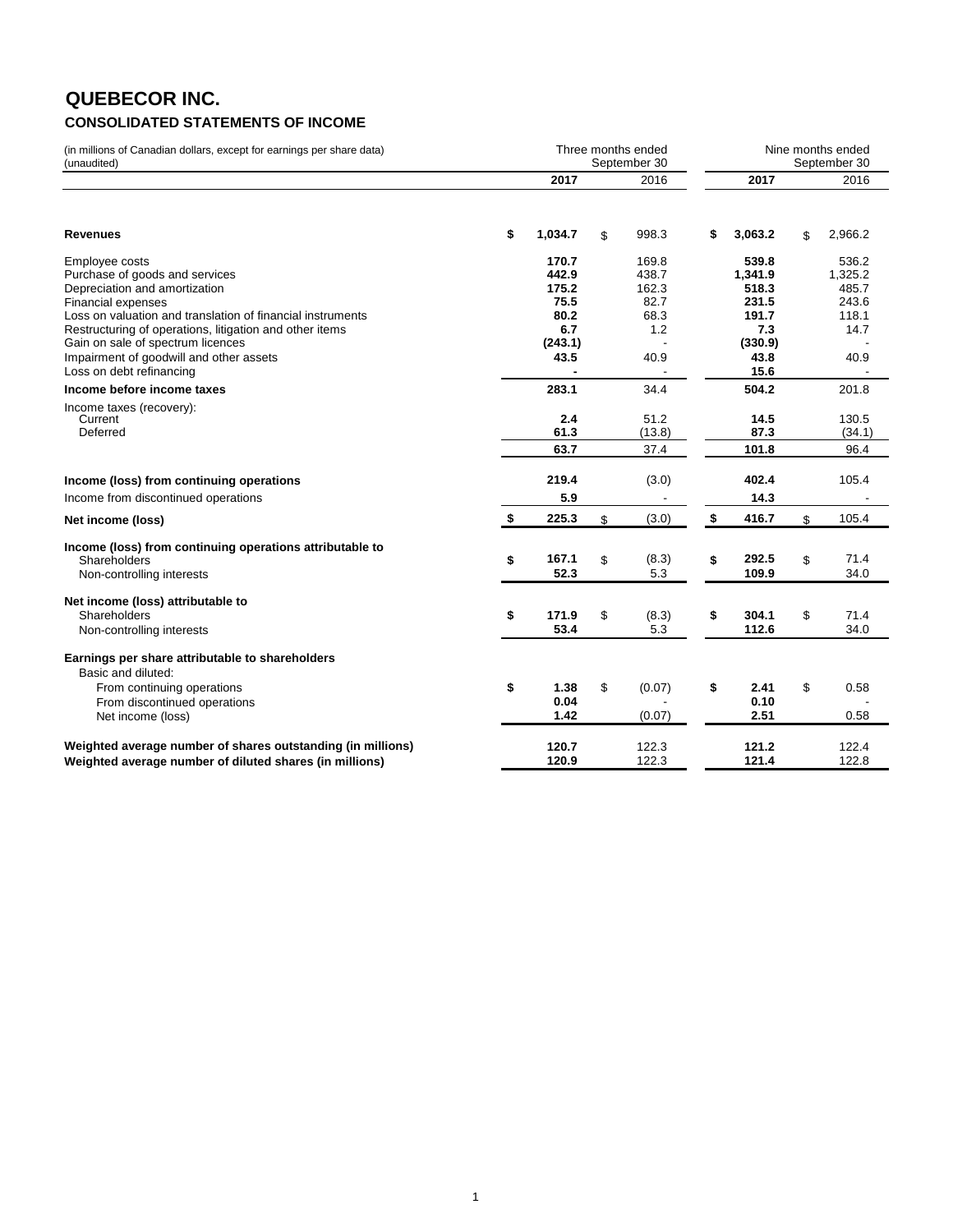# **QUEBECOR INC.**

### **CONSOLIDATED STATEMENTS OF COMPREHENSIVE INCOME**

| (in millions of Canadian dollars)<br>(unaudited)                                                                                |                     | Three months ended<br>September 30 | Nine months ended<br>September 30 |                |    |                 |  |  |  |
|---------------------------------------------------------------------------------------------------------------------------------|---------------------|------------------------------------|-----------------------------------|----------------|----|-----------------|--|--|--|
|                                                                                                                                 | 2017                | 2016                               |                                   | 2017           |    | 2016            |  |  |  |
| Income (loss) from continuing operations                                                                                        | \$<br>219.4         | \$<br>(3.0)                        | \$                                | 402.4          | \$ | 105.4           |  |  |  |
| Other comprehensive income (loss) from continuing operations:<br>Items that may be reclassified to income:<br>Cash flow hedges: |                     |                                    |                                   |                |    |                 |  |  |  |
| Gain (loss) on valuation of derivative financial instruments<br>Deferred income taxes                                           | 35.8<br>0.5         | (20.7)<br>(1.6)                    |                                   | 63.8<br>25.5   |    | 25.5<br>17.6    |  |  |  |
| Items that will not be reclassified to income:<br>Defined benefit plans:<br>Re-measurement gain (loss)<br>Deferred income taxes |                     | 18.0<br>(4.8)                      |                                   |                |    | (121.0)<br>32.3 |  |  |  |
|                                                                                                                                 | 36.3                | (9.1)                              |                                   | 89.3           |    | (45.6)          |  |  |  |
| Comprehensive income (loss) from continuing operations                                                                          | 255.7               | (12.1)                             |                                   | 491.7          |    | 59.8            |  |  |  |
| Income from discontinued operations                                                                                             | 5.9                 |                                    |                                   | 14.3           |    |                 |  |  |  |
| Comprehensive income (loss)                                                                                                     | \$<br>261.6         | \$<br>(12.1)                       | \$                                | 506.0          | \$ | 59.8            |  |  |  |
| Comprehensive income (loss) from continuing operations attributable to<br>Shareholders<br>Non-controlling interests             | \$<br>196.6<br>59.1 | \$<br>(16.7)<br>4.6                | \$                                | 365.1<br>126.6 | \$ | 38.1<br>21.7    |  |  |  |
| Comprehensive income (loss) attributable to<br>Shareholders<br>Non-controlling interests                                        | \$<br>201.4<br>60.2 | \$<br>(16.7)<br>4.6                | \$                                | 376.7<br>129.3 | \$ | 38.1<br>21.7    |  |  |  |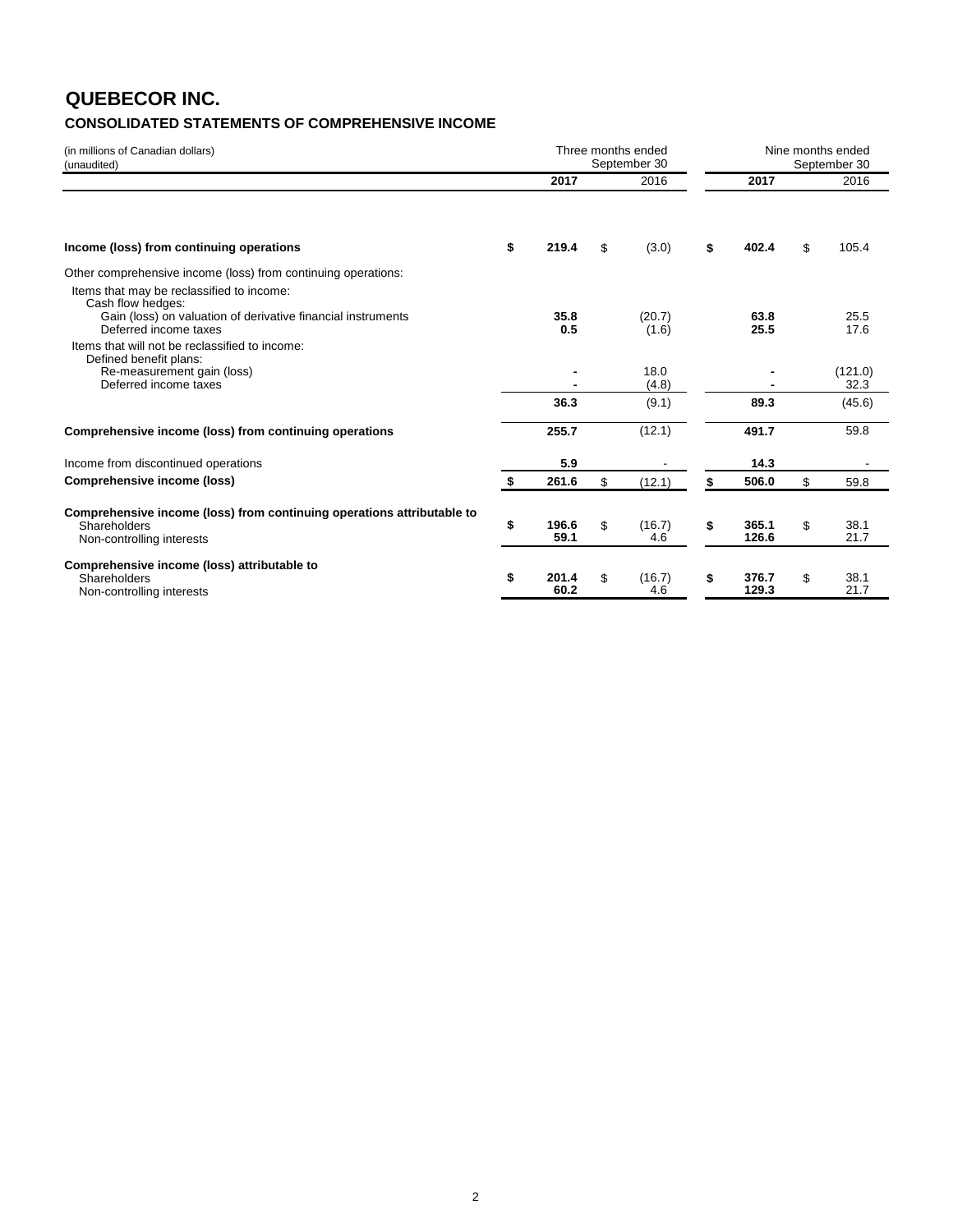### **QUEBECOR INC. SEGMENTED INFORMATION**

(in millions of Canadian dollars) (unaudited)

|                                                                                                                                                                                                                                                                     |                         |               | Three months ended September 30, 2017      |                                          |                                                 |
|---------------------------------------------------------------------------------------------------------------------------------------------------------------------------------------------------------------------------------------------------------------------|-------------------------|---------------|--------------------------------------------|------------------------------------------|-------------------------------------------------|
|                                                                                                                                                                                                                                                                     | Telecommuni-<br>cations | Media         | <b>Sports</b><br>and<br>Enter-<br>tainment | Head<br>office<br>and Inter-<br>segments | Total                                           |
| Revenues                                                                                                                                                                                                                                                            | \$<br>823.7             | \$<br>231.6   | \$<br>11.5                                 | \$<br>(32.1)                             | \$<br>1,034.7                                   |
| Employee costs<br>Purchase of goods and services                                                                                                                                                                                                                    | 92.7<br>351.7           | 62.1<br>123.7 | 3.6<br>9.7                                 | 12.3<br>(42.2)                           | 170.7<br>442.9                                  |
| Adjusted operating income <sup>1</sup>                                                                                                                                                                                                                              | 379.3                   | 45.8          | (1.8)                                      | (2.2)                                    | 421.1                                           |
| Depreciation and amortization<br><b>Financial expenses</b><br>Loss on valuation and translation of financial instruments<br>Restructuring of operations, litigation and other items<br>Gain on sale of spectrum licences<br>Impairment of goodwill and other assets |                         |               |                                            |                                          | 175.2<br>75.5<br>80.2<br>6.7<br>(243.1)<br>43.5 |
| Income before income taxes                                                                                                                                                                                                                                          |                         |               |                                            |                                          | \$<br>283.1                                     |
| Additions to property, plant and equipment                                                                                                                                                                                                                          | \$<br>132.9             | \$<br>9.4     | \$<br>0.2                                  | \$                                       | \$<br>142.5                                     |
| Additions to intangible assets                                                                                                                                                                                                                                      | 28.6                    | 1.4           |                                            | 0.5                                      | 30.5                                            |

#### Three months ended September 30, 2016

|                                                                                                                                                                                                                                | Telecommuni-<br>cations | Media         | Sports<br>and<br>Enter-<br>tainment | Head<br>office<br>and Inter-<br>segments | Total                                |
|--------------------------------------------------------------------------------------------------------------------------------------------------------------------------------------------------------------------------------|-------------------------|---------------|-------------------------------------|------------------------------------------|--------------------------------------|
| Revenues                                                                                                                                                                                                                       | \$<br>793.7             | \$<br>221.7   | \$<br>7.8                           | \$<br>(24.9)                             | \$<br>998.3                          |
| Employee costs<br>Purchase of goods and services                                                                                                                                                                               | 88.6<br>341.5           | 60.6<br>126.6 | 2.4<br>6.7                          | 18.2<br>(36.1)                           | 169.8<br>438.7                       |
| Adjusted operating income <sup>1</sup>                                                                                                                                                                                         | 363.6                   | 34.5          | (1.3)                               | (7.0)                                    | 389.8                                |
| Depreciation and amortization<br><b>Financial expenses</b><br>Loss on valuation and translation of financial instruments<br>Restructuring of operations, litigation and other items<br>Impairment of goodwill and other assets |                         |               |                                     |                                          | 162.3<br>82.7<br>68.3<br>1.2<br>40.9 |
| Income before income taxes                                                                                                                                                                                                     |                         |               |                                     |                                          | \$<br>34.4                           |
| Additions to property, plant and equipment                                                                                                                                                                                     | \$<br>152.0             | \$<br>10.1    | \$<br>0.7                           | \$<br>1.0                                | \$<br>163.8                          |
| Additions to intangible assets                                                                                                                                                                                                 | 28.7                    | 2.4           | 0.8                                 | 0.5                                      | 32.4                                 |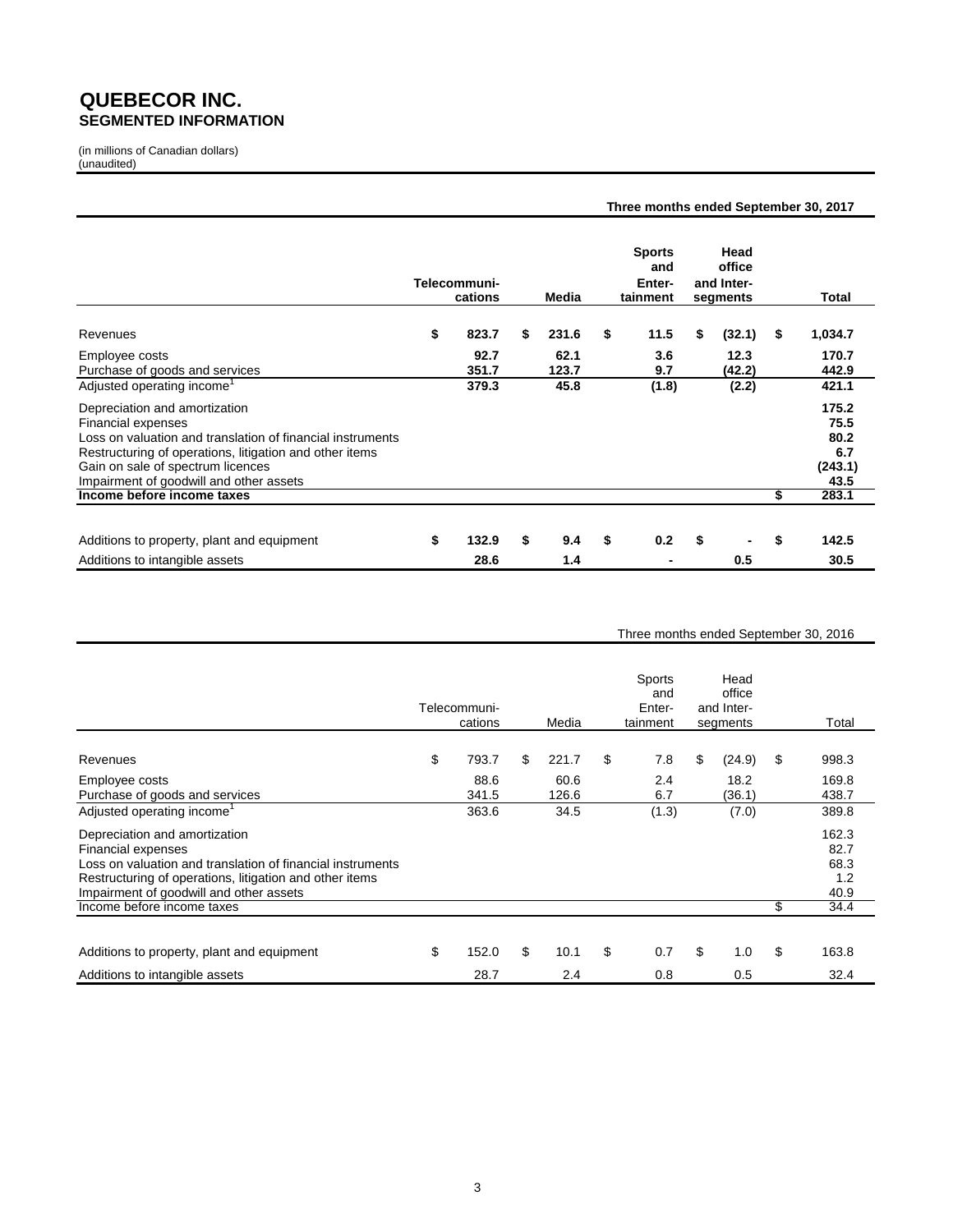### **QUEBECOR INC. SEGMENTED INFORMATION (continued)**

(in millions of Canadian dollars) (unaudited)

|                                                            |                         |    |       | Nine months ended September 30, 2017       |                                          |               |
|------------------------------------------------------------|-------------------------|----|-------|--------------------------------------------|------------------------------------------|---------------|
|                                                            | Telecommuni-<br>cations |    | Media | <b>Sports</b><br>and<br>Enter-<br>tainment | Head<br>office<br>and Inter-<br>segments | Total         |
| Revenues                                                   | \$<br>2,443.7           | S  | 673.4 | \$<br>26.9                                 | \$<br>(80.8)                             | \$<br>3,063.2 |
| Employee costs                                             | 291.6                   |    | 195.2 | 10.0                                       | 43.0                                     | 539.8         |
| Purchase of goods and services                             | 1,006.9                 |    | 420.0 | 24.3                                       | (109.3)                                  | 1,341.9       |
| Adjusted operating income                                  | 1,145.2                 |    | 58.2  | (7.4)                                      | (14.5)                                   | 1,181.5       |
| Depreciation and amortization                              |                         |    |       |                                            |                                          | 518.3         |
| Financial expenses                                         |                         |    |       |                                            |                                          | 231.5         |
| Loss on valuation and translation of financial instruments |                         |    |       |                                            |                                          | 191.7         |
| Restructuring of operations, litigation and other items    |                         |    |       |                                            |                                          | 7.3           |
| Gain on sale of spectrum licences                          |                         |    |       |                                            |                                          | (330.9)       |
| Impairment of goodwill and other assets                    |                         |    |       |                                            |                                          | 43.8          |
| Loss on debt refinancing                                   |                         |    |       |                                            |                                          | 15.6          |
| Income before income taxes                                 |                         |    |       |                                            |                                          | \$<br>504.2   |
|                                                            |                         |    |       |                                            |                                          |               |
| Additions to property, plant and equipment                 | \$<br>441.9             | \$ | 22.2  | \$<br>0.7                                  | \$<br>0.4                                | \$<br>465.2   |
| Additions to intangible assets                             | 87.0                    |    | 5.1   |                                            | 1.5                                      | 93.6          |

#### Nine months ended September 30, 2016

|                                                                                                                                                                                                                                | Telecommuni-<br>cations | Media          | Sports<br>and<br>Enter-<br>tainment | Head<br>office<br>and Inter-<br>segments | Total                                   |
|--------------------------------------------------------------------------------------------------------------------------------------------------------------------------------------------------------------------------------|-------------------------|----------------|-------------------------------------|------------------------------------------|-----------------------------------------|
| Revenues                                                                                                                                                                                                                       | \$<br>2,346.6           | \$<br>672.0    | \$<br>24.8                          | \$<br>(77.2)                             | \$<br>2,966.2                           |
| Employee costs<br>Purchase of goods and services                                                                                                                                                                               | 283.7<br>978.1          | 198.6<br>434.7 | 8.1<br>22.9                         | 45.8<br>(110.5)                          | 536.2<br>1,325.2                        |
| Adjusted operating income                                                                                                                                                                                                      | 1,084.8                 | 38.7           | (6.2)                               | (12.5)                                   | 1,104.8                                 |
| Depreciation and amortization<br><b>Financial expenses</b><br>Loss on valuation and translation of financial instruments<br>Restructuring of operations, litigation and other items<br>Impairment of goodwill and other assets |                         |                |                                     |                                          | 485.7<br>243.6<br>118.1<br>14.7<br>40.9 |
| Income before income taxes                                                                                                                                                                                                     |                         |                |                                     |                                          | \$<br>201.8                             |
| Additions to property, plant and equipment                                                                                                                                                                                     | \$<br>507.9             | \$<br>28.9     | \$<br>1.9                           | \$<br>2.6                                | \$<br>541.3                             |
| Additions to intangible assets                                                                                                                                                                                                 | 93.3                    | 7.6            | 1.1                                 | 2.2                                      | 104.2                                   |

<sup>1</sup> The Chief Executive Officer uses adjusted operating income as the measure of profit to assess the performance of each segment. Adjusted operating other assets, loss on debt refinancing, income taxes and income from discontinued operations. income is referred as a non-IFRS measure and is defined as net income (loss) before depreciation and amortization, financial expenses, loss on valuation and translation of financial instruments, restructuring of operations, litigation and other items, gain on sale of spectrum licences, impairment of goodwill and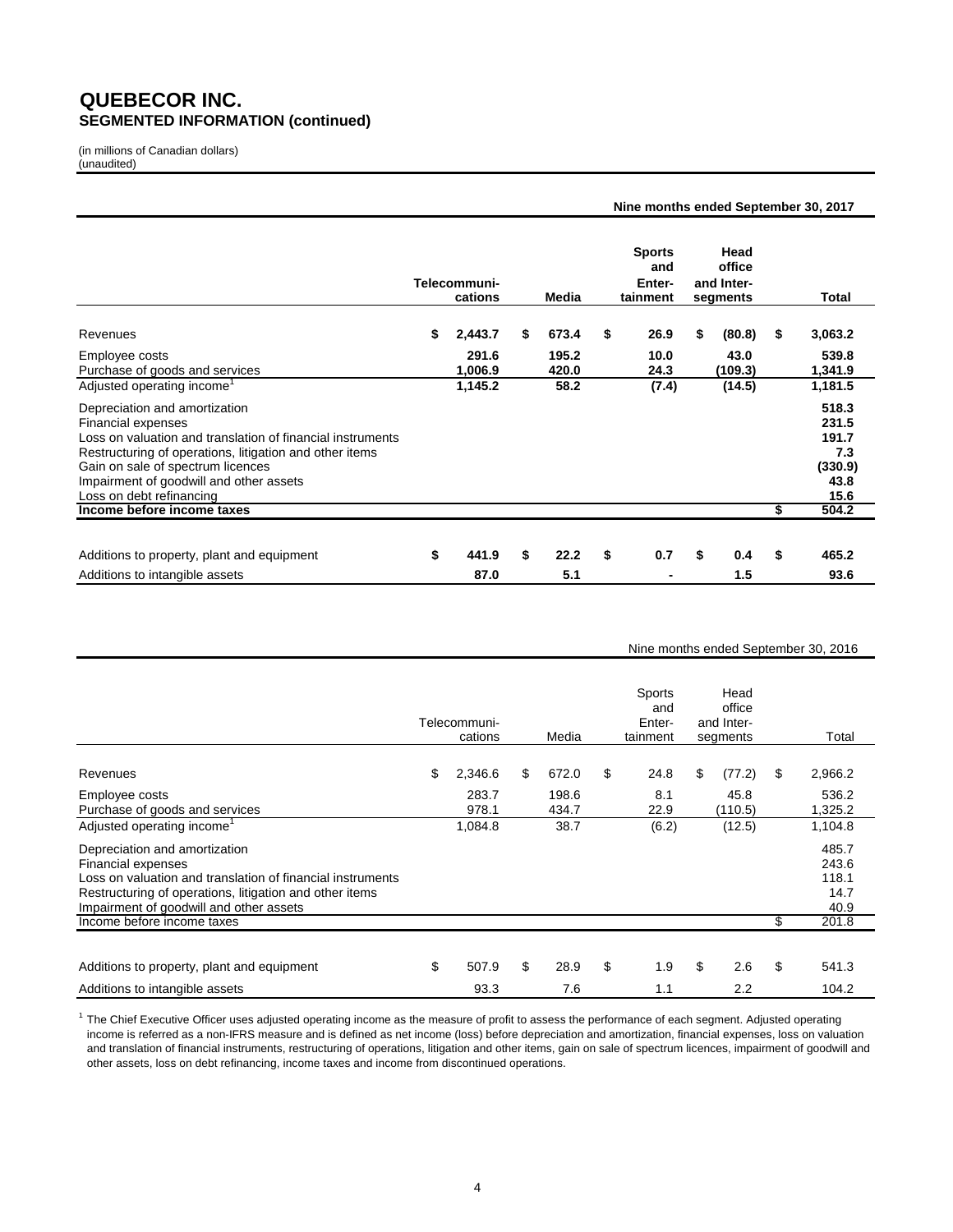### **QUEBECOR INC. CONSOLIDATED STATEMENTS OF EQUITY**

(in millions of Canadian dollars) (unaudited)

|                                       |                  |                        | Equity attributable to shareholders |    |                                                        |                                                     | <b>Equity</b> |                 |
|---------------------------------------|------------------|------------------------|-------------------------------------|----|--------------------------------------------------------|-----------------------------------------------------|---------------|-----------------|
|                                       | Capital<br>stock | Contributed<br>surplus | <b>Retained</b><br>earnings         |    | <b>Accumulated</b><br>other com-<br>prehensive<br>loss | attributable<br>to non-<br>controlling<br>interests |               | Total<br>equity |
|                                       |                  |                        |                                     |    |                                                        |                                                     |               |                 |
| Balance as of December 31, 2015       | \$<br>325.6      | \$<br>2.3              | \$<br>82.2                          | \$ | (111.2)                                                | \$                                                  | 353.1         | \$<br>652.0     |
| Net income                            |                  |                        | 71.4                                |    |                                                        |                                                     | 34.0          | 105.4           |
| Other comprehensive loss              |                  |                        |                                     |    | (33.3)                                                 |                                                     | (12.3)        | (45.6)          |
| Dividends or distributions            |                  |                        | (15.3)                              |    |                                                        |                                                     | (14.3)        | (29.6)          |
| Repurchase of Class B Shares          | (0.8)            |                        | (7.8)                               |    |                                                        |                                                     |               | (8.6)           |
| Balance as of September 30, 2016      | 324.8            | 2.3                    | 130.5                               |    | (144.5)                                                |                                                     | 360.5         | 673.6           |
| Net income                            |                  |                        | 123.3                               |    |                                                        |                                                     | 20.1          | 143.4           |
| Other comprehensive income            |                  |                        |                                     |    | 38.4                                                   |                                                     | 16.2          | 54.6            |
| Dividends or distributions            |                  |                        | (5.5)                               |    |                                                        |                                                     | (4.8)         | (10.3)          |
| Repurchase of Class B Shares          | (1.5)            |                        | (12.6)                              |    |                                                        |                                                     |               | (14.1)          |
| Balance as of December 31, 2016       | 323.3            | 2.3                    | 235.7                               |    | (106.1)                                                |                                                     | 392.0         | 847.2           |
| Net income                            |                  |                        | 304.1                               |    |                                                        |                                                     | 112.6         | 416.7           |
| Other comprehensive income            |                  |                        |                                     |    | 72.6                                                   |                                                     | 16.7          | 89.3            |
| <b>Issuance of Class B Shares</b>     | 1.1              | 1.2                    |                                     |    |                                                        |                                                     |               | 2.3             |
| Dividends or distributions            |                  |                        | (18.8)                              |    |                                                        |                                                     | (14.1)        | (32.9)          |
| Repurchase of Class B Shares          | (5.8)            |                        | (61.1)                              |    |                                                        |                                                     |               | (66.9)          |
| Non-controlling interests acquisition |                  |                        | (26.6)                              |    | (0.4)                                                  |                                                     | (16.9)        | (43.9)          |
| Balance as of September 30, 2017      | \$<br>318.6      | \$<br>3.5              | \$<br>433.3                         | S  | (33.9)                                                 | \$                                                  | 490.3         | \$<br>1,211.8   |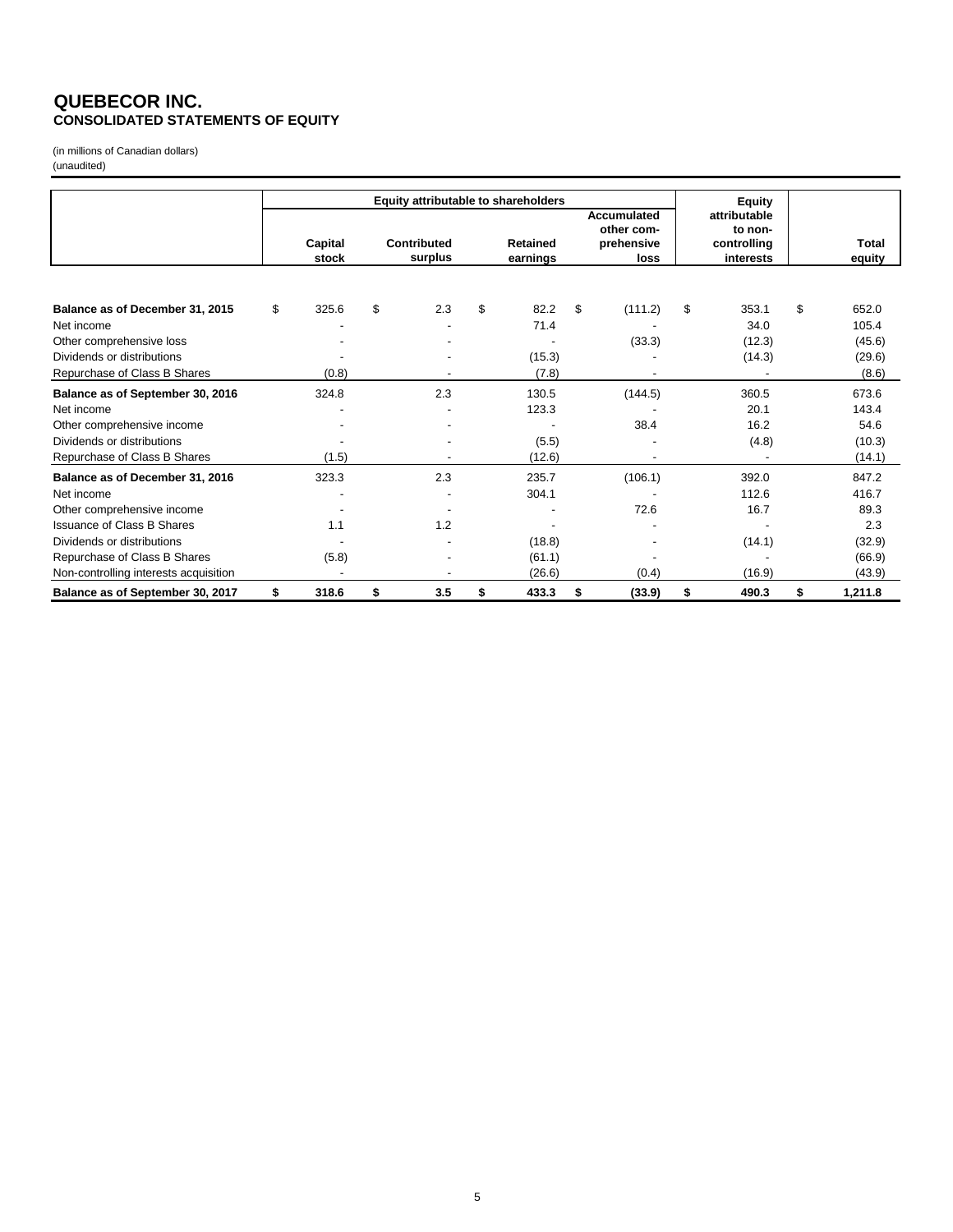### **QUEBECOR INC. CONSOLIDATED STATEMENTS OF CASH FLOWS**

| (in millions of Canadian dollars)<br>(unaudited)                                                |                    | Three months ended<br>September 30 |                         | Nine months ended<br>September 30 |    |                  |
|-------------------------------------------------------------------------------------------------|--------------------|------------------------------------|-------------------------|-----------------------------------|----|------------------|
|                                                                                                 | 2017               | 2016                               |                         | 2017                              |    | 2016             |
|                                                                                                 |                    |                                    |                         |                                   |    |                  |
| Cash flows related to operating activities                                                      |                    |                                    |                         |                                   |    |                  |
| Income (loss) from continuing operations<br>Adjustments for:                                    | \$<br>219.4        | \$<br>(3.0)                        | \$                      | 402.4                             | \$ | 105.4            |
| Depreciation of property, plant and equipment                                                   | 148.5              | 138.5                              |                         | 440.5                             |    | 413.6            |
| Amortization of intangible assets                                                               | 26.7<br>80.2       | 23.8                               |                         | 77.8<br>191.7                     |    | 72.1             |
| Loss on valuation and translation of financial instruments<br>Gain on sale of spectrum licences | (243.1)            | 68.3                               |                         | (330.9)                           |    | 118.1            |
| Impairment of goodwill and other assets                                                         | 43.5               | 40.9                               |                         | 43.8                              |    | 40.9             |
| Loss on debt refinancing                                                                        |                    |                                    |                         | 15.6                              |    |                  |
| Amortization of financing costs and long-term debt discount                                     | 1.8                | 1.8                                |                         | 5.3                               |    | 5.2              |
| Deferred income taxes<br>Other                                                                  | 61.3<br>(0.4)      | (13.8)<br>(0.2)                    |                         | 87.3<br>2.5                       |    | (34.1)<br>1.9    |
|                                                                                                 | 337.9              | 256.3                              |                         | 936.0                             |    | 723.1            |
| Net change in non-cash balances related to operating activities                                 | 44.6               | 85.8                               |                         | (73.3)                            |    | 79.1             |
| Cash flows provided by continuing operating activities                                          | 382.5              | 342.1                              |                         | 862.7                             |    | 802.2            |
| Cash flows related to investing activities                                                      |                    |                                    |                         |                                   |    |                  |
| Non-controlling interests acquisition                                                           | (43.9)             |                                    |                         | (43.9)                            |    |                  |
| <b>Business acquisitions</b>                                                                    |                    |                                    |                         | (5.8)                             |    | (119.1)          |
| <b>Business disposals</b>                                                                       |                    |                                    |                         |                                   |    | 3.0              |
| Additions to property, plant and equipment                                                      | (142.5)            | (163.8)                            |                         | (465.2)                           |    | (541.3)          |
| Additions to intangible assets<br>Proceeds from disposals of assets                             | (30.5)<br>432.7    | (32.4)<br>1.3                      |                         | (93.6)<br>618.0                   |    | (104.2)<br>3.1   |
| Other                                                                                           | (4.5)              | 13.0                               |                         | (4.7)                             |    | 13.3             |
| Cash flows provided by (used in) continuing investing activities                                | 211.3              | (181.9)                            |                         | 4.8                               |    | (745.2)          |
| Cash flows related to financing activities                                                      |                    |                                    |                         |                                   |    |                  |
| Net change in bank indebtedness                                                                 | (7.5)              | (21.5)                             |                         | (18.9)                            |    | (1.6)            |
| Net change under revolving credit facilities                                                    | 92.9               | (99.3)                             |                         | (90.6)                            |    | 5.6              |
| Issuance of long-term debt, net of financing fees<br>Repayment of long-term debt                | 49.8               |                                    |                         | 844.3                             |    |                  |
| Repayment of convertible debentures                                                             | (32.7)<br>(95.2)   | (2.2)                              |                         | (686.5)<br>(95.2)                 |    | (12.2)           |
| Settlement of hedging contracts                                                                 |                    |                                    |                         | (3.2)                             |    | 3.6              |
| <b>Issuance of Class B Shares</b>                                                               | 1.1                |                                    |                         | 1.1                               |    |                  |
| Repurchase of Class B Shares                                                                    | (37.6)             | (5.0)                              |                         | (66.9)                            |    | (8.6)            |
| <b>Dividends</b><br>Dividends or distributions paid to non-controlling interests                | (6.7)              | (5.5)                              |                         | (18.8)                            |    | (15.3)           |
| Cash flows used in continuing financing activities                                              | (4.6)<br>(40.5)    | (4.7)<br>(138.2)                   |                         | (14.1)<br>(148.8)                 |    | (14.3)<br>(42.8) |
|                                                                                                 |                    |                                    |                         |                                   |    |                  |
| Net change in cash and cash equivalents from continuing operations                              | 553.3              | 22.0                               |                         | 718.7                             |    | 14.2             |
| Cash flows used in discontinued operations                                                      | (0.3)              |                                    |                         | (0.6)                             |    |                  |
| Cash and cash equivalents at beginning of period                                                | 187.4              | 10.8                               |                         | 22.3                              |    | 18.6             |
| Cash and cash equivalents at end of period                                                      | \$<br>740.4        | \$<br>32.8                         | \$                      | 740.4                             | \$ | 32.8             |
| Cash and cash equivalents consist of                                                            |                    |                                    |                         |                                   |    |                  |
| Cash                                                                                            | \$<br>738.7        | \$<br>31.3                         | \$                      | 738.7                             | \$ | 31.3             |
| Cash equivalents                                                                                | \$<br>1.7<br>740.4 | \$<br>1.5<br>32.8                  | $\overline{\mathbf{s}}$ | 1.7<br>740.4                      | \$ | 1.5<br>32.8      |
|                                                                                                 |                    |                                    |                         |                                   |    |                  |
|                                                                                                 |                    |                                    |                         |                                   |    |                  |
| Interest and taxes reflected as operating activities<br>Cash interest payments                  | \$<br>40.8         | \$<br>42.3                         | \$                      | 184.0                             | \$ | 197.0            |
| Cash income tax payments (net of refunds)                                                       | 1.1                | 14.1                               |                         | 57.5                              |    | 78.0             |